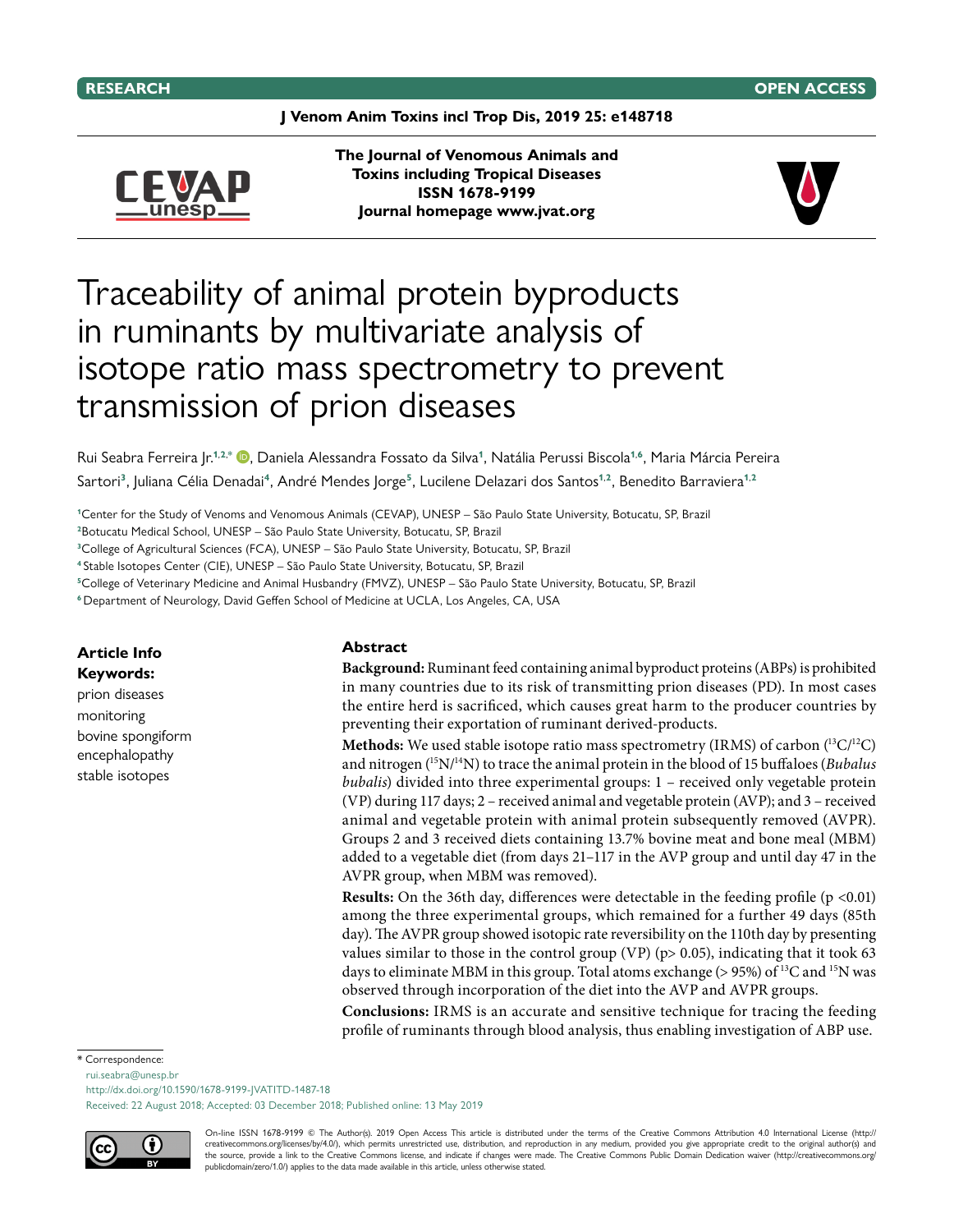# **Background**

Prion diseases (PD) are a fatal group of neurodegenerative disorders that include Creutzfeldt-Jakob disease (CJD), kuru, scrapie, chronic wasting disease, and bovine spongiform encephalopathy (BSE) [\[1](#page-6-0)–[4](#page-6-1)]. Use of animal byproduct proteins (ABPs) in ruminant feed is prohibited in most countries due to the risk of PD transmission [\[5](#page-6-2),[6](#page-6-3)].

The lack of methods that specifically identify the use of mammalian processed animal proteins (PAPs) to feed ruminants led to the introduction of a ban of PAPs for all farmed animals [\[7\]](#page-6-4) by amending Regulation 999/2001 [\[8](#page-6-5)], through Commission Regulation 1234/2003 [\[9](#page-6-6)].

Except for the consumption of ABPs, epidemiological studies have failed to identify other specific risk factors for prion diseases. However, experiments have demonstrated BSE and scrapie transmission by blood transfusion [\[10](#page-6-7)[,11](#page-6-8)]. Thus, PD monitoring becomes crucial and is dependent on accurate diagnosis, which still represents a unique challenge in the development of novel assays to explore the prion protein complex [\[3](#page-6-9)].

Furthermore, diagnostic tests for PD are costly and can be performed only when the animal shows symptoms. In most cases the entire herd is sacrificed, which causes great harm to the producers and their countries by banning them from exporting their products. Therefore, the search for accurate methods to detect previous animal protein intake is essential, since they can imply how and where the animals were raised, denoting prohibited and/or fraudulent practices, thereby ensuring the quality of the meat consumed [\[4\]](#page-6-1).

Methods such as DNA Hybridization, "Enzyme Linked Immuno Sorbent Assay (ELISA), and Polymerase Chain Reaction (PCR) were employed to identify ABPs in diets supplied to ruminants [\[12](#page-6-10)[,13\]](#page-6-11). However, these techniques are not able to detect the presence of animal protein in final products such as meat, blood, eggs, milk, serum samples, and others.

Accurate methods are necessary to identify previous animal protein intake because they can show how and where the animals were raised, determine whether there is a risk for human consumption and, finally, select animals suitable for exploitation by the pharmaceutical industry [\[4](#page-6-1)[,14](#page-6-12)[–16\]](#page-6-13).

Recently, the measurement of  $\delta^{13}C$  and  $\delta^{15}N$  using isotope-ratio mass spectrometry (IRMS) has been used successfully in the processes of disease control, authentication and certification of animal products [\[17](#page-6-14)[–19](#page-6-15)], traceability [\[4](#page-6-1)[,20](#page-6-16)[,21\]](#page-6-17) and evaluation of conventional and organic production systems for beef [\[17](#page-6-14),[22](#page-6-18),[23\]](#page-6-19).

Traceability investigation through IRMS starts at its main food source, which includes plants of  $\mathrm{C}_\mathrm{\tiny{3}}$  photosynthetic cycle (*e.g.* rice, wheat, barley, alfalfa, peanut, cotton, etc.), with an average  $\delta^{13}$ C isotopic enrichment relative to  $^{13}$ C of = -28 ‰, and plants of C4 photosynthetic cycle (*e.g.*, sugarcane, corn, tropical grasses, etc.), with a mean  $\delta^{13}$ C value of -12 ‰ (24,25]. Stable isotopes are used as dietary markers because they are rapidly replaced in tissues by dietary isotopes [\[26](#page-6-20)]. It was possible to detect bovine meat-and-bone meal (MBM) in egg yolk and

egg albumen of laying birds, even with the inclusion of other ingredients such as vegetables and yeasts [\[4,](#page-6-1)[27](#page-6-21),[28\]](#page-7-0).

This study was designed to detect previous ABP intake by determining the stable isotope ratios for carbon  $(^{13}C/^{12}C)$  and nitrogen (15N/14N) in ruminant blood in order to prevent the feeding of humans with meat susceptible to prion contamination, and to select animals that would provide biological samples to pharmaceutical companies.

## **Material and methods**

## **Animals and experimental diets**

Fifteen Murrah buffaloes *(Bubalus bubalis),* aged one year and weighing approximately 200 kg, were fed vegetable-based diet for 20 days to achieve homogenization of<sup>13</sup>C and <sup>15</sup>N isotopic values.

Thus animals were divided into three experimental groups: one control group (Vegetable Protein: VP; n = 4), which continued with the starter diet (vegetable-based diet only) for the 117 days of the experiment (days 0–117); and two treated groups (Animal and Vegetable Protein: AVP, n = 6/group; and Animal and Vegetable Protein Removal: AVPR,  $n = 5/$ group) that from the 21th day were fed diets containing 13.7% bovine meat and bone meal (MBM; Mondelli $^{\circ}$  commercial feed – humidity, 8%; crude protein, 45% and ether extract, 6%). The AVPR group was fed until the 47<sup>th</sup> day (day 21-47), when the MBM was removed.

All the animals were microchipped and received Coast-cross hay (88.96% dry matter with 92.12% organic matter, 11.45% crude protein, 1.75% ether extract, 30.76% crude fiber, 48.16% nitrogen-free extract, and 7.88% ash) and water *ad libitum* throughout experimental period.

## **Ethics statement**

This study was conducted in accordance with the Ethical Principles in Animal Research of the Brazilian College of Animal Experimentation and was approved by the Ethics Committee for Animal Experimentation (protocol nº 78/ 2009) of the College of Veterinary Medicine and Animal Husbandry (FMVZ-UNESP), Brazil. Animal welfare was respected throughout experimental period, in accordance with the "five freedoms" defined by the Farm Animal Welfare Council.

At the end of the experiment, the animals from the animal and vegetable protein (AVP) and the animal and vegetable protein removal (AVPR) groups were euthanized following the approved ethical protocol.

## **Serum preparation and δ13C and δ15N analyses by stable isotope-ratio mass spectrometry (IRMS)**

Blood samples were drawn from the animals' jugular veins twice a week, from 8:00 am to 10:00 am, collected in 10 mL Vacutainer tubes of 10 mL and centrifuged at 1,000xg for 30 min at 4ºC. Then 1 mL of serum was lyophilized and stored in microtubes at -20ºC. Lyophilized serum weights of approximately 50-70 µg for 13C and 500-600 µg for 15N were placed in tin capsules for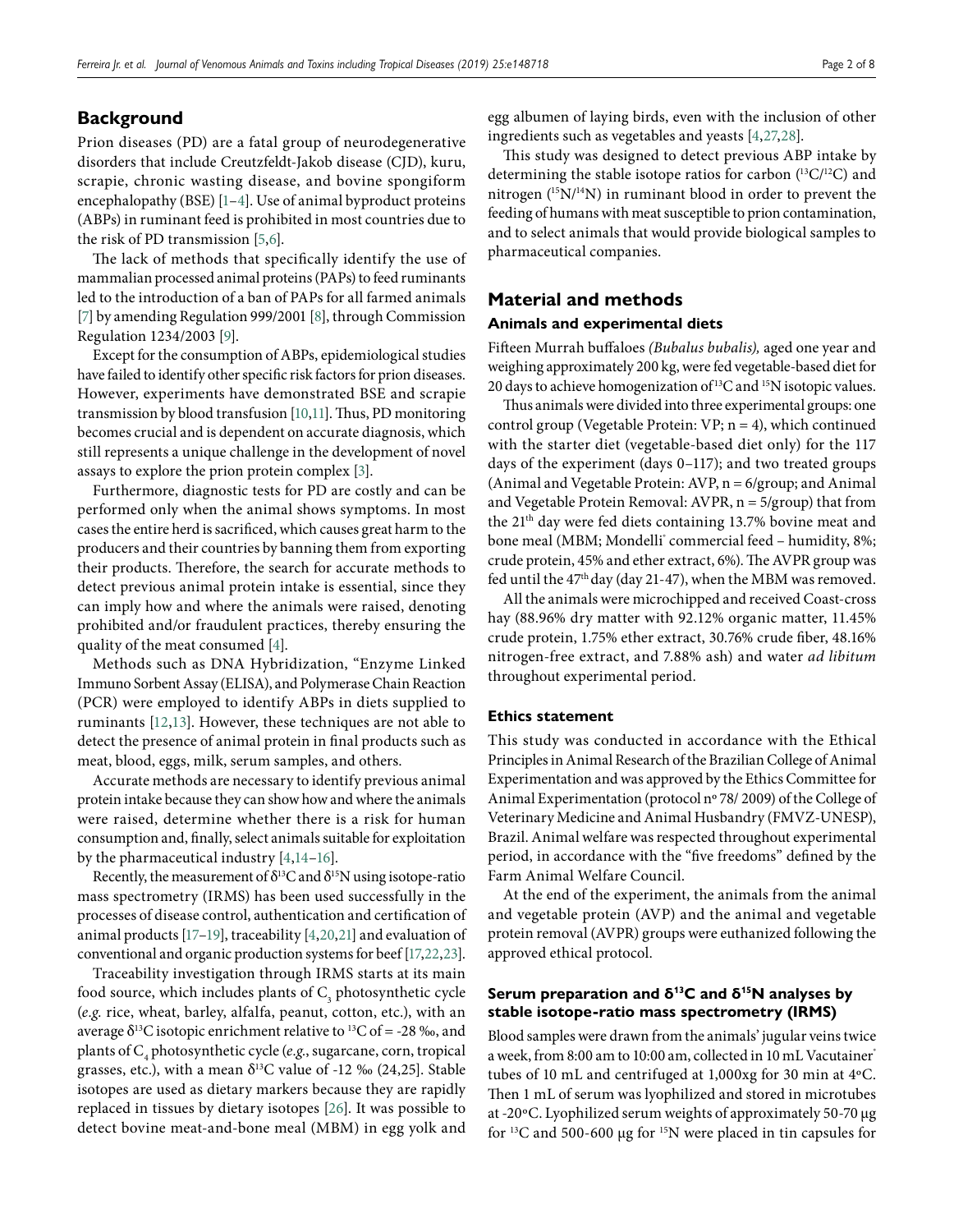analysis of 13C and 15N. Subsequently, the capsules were stored in Elisa microplates and maintained at 4ºC until the time of the isotopic analysis.

Isotopic ratios of  ${}^{13}C/{}^{12}C$  and  ${}^{15}N/{}^{14}N$  were measured in the mass spectrometer Delta V Advantage Isotope Ratio MS (Thermo Scientific® ). Isotopic ratio values were expressed as delta per thousand (δ) relative to the international standards Pee Dee Belemnite (PDB) for <sup>13</sup>C and atmospheric air nitrogen for <sup>15</sup>N, according to equation 1 [\[25](#page-6-22)[,29\]](#page-7-1):

$$
\delta^{13} \text{C}_{\text{(sample, standard)}} = \left[ \left( \frac{\text{R}_{\text{sample}}}{\text{R}_{\text{standard}}} \right) - 1 \right] \, 10^3 \quad \boxed{1}
$$

Where:  $\delta^{13}C$  = relative enrichment of the <sup>13</sup>C/<sup>12</sup>C ratio in the sample relative to the PDB standard;  $R =$  isotopic ratio  $(^{13}C/^{12}C)$ of the sample and standard.

## **Percentage of exchanged atoms**

The percentage of exchanged atoms in serum was determined according to equation 2 [\[30\]](#page-7-2):

$$
F = 1 - e^{-kt} \tag{2}
$$

Where:

F represents the fraction of exchanged atoms, reliable when more than 95%; t is the total time of experiment; k is the *turnover.*

## **Data analysis**

The data were subjected to univariate statistical analysis (ANOVA and complemented with Tukey's test), for each day of collection.

The period that presented the same characteristic was grouped, forming three groups: one that did not present difference between the treatments; a second that differed from the control group; and a third that differed from the treatment using animal protein. Each response group was applied to principal components analysis (PCA) and discriminate analysis. Values were considered significant when  $p < 0.05$ .

For evaluation of diet incorporation behavior as a function of time, data were adjusted by linear and nonlinear (polynomial and first order exponential) functions.

#### **Results and discussion**

Homogenization of<sup>13</sup>C and <sup>15</sup>N isotopic values was possible only by administering the **v**egetable-based diet during the first 20 days to the three experimental groups despite not observing the total exchange of atoms (<95%) in this period (Figures 1 and 2). It was attributable to an isotopic ratio from an animal origin diet outcome based on the *Brachiaria* genus inserted in a system of feeding the photosynthetic cycle  $\mathrm{C}_4$  plants (where  $\delta^{13}\mathrm{C}$  varies from -9 ‰ to -16 ‰) and evidenced by a  $\delta^{13}$ C value reduction of 2.5 ‰ in this period ( $\delta^{13}C = -12$  ‰ to -14.5 ‰), but still encompassing  $C_4$  values (Figure 1).

However, the isotopic value of <sup>15</sup>N did not change significantly during the adaptation period (Figure 2), indicating that both source and experimental diets were similar. The <sup>15</sup>N/<sup>14</sup>N isotopic ratio does not depend on the photosynthetic cycle, but rather on the fixation mode due to the incorporation of nitrogenous compounds of the soil. The 15N values can suffer interference



**Figure 1.** Animal feed δ13C measurement. **A:** adaptation period; **B:** period in which the AVP and AVPR groups received diet with animal protein; **C:** period in which the AVPR group received a strictly vegetable diet.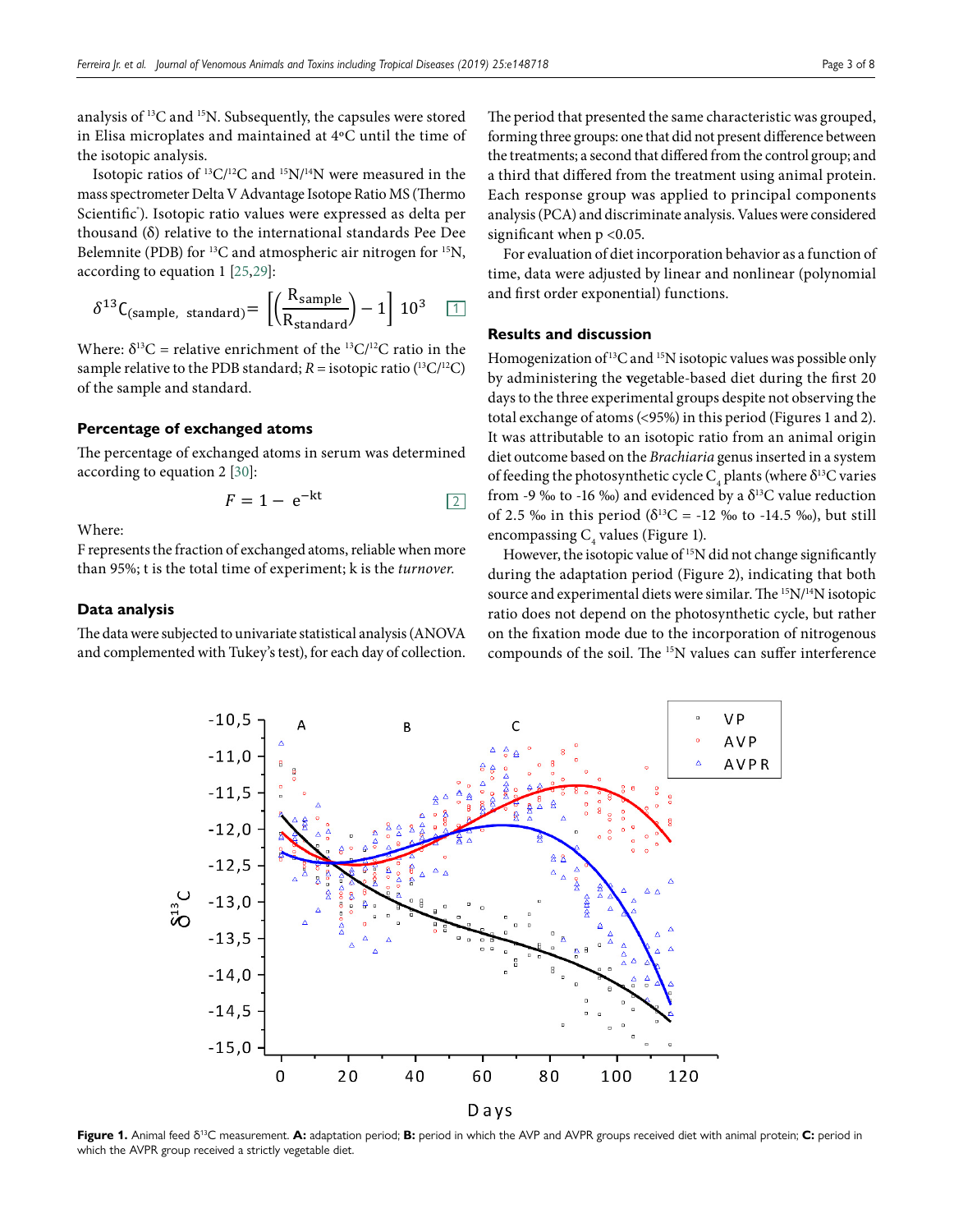

**Figure 2.** Animal feed δ15N measurement. **A:** adaptation period; **B:** period in which the AVP and AVPR groups received diet with animal protein; **C:** period in which the AVPR group received a strictly vegetable diet.

from soil type, leguminous plants in the diet and animal metabolic factors [\[31\]](#page-7-3).

After the adaptation period, a variation in the  $\delta^{13}C$  and  $\delta^{15}N$ isotope values was observed in animals' serum due to MBM inclusion in the diet remaining in the range of plant values of the  $\mathrm C^{}_4$  photosynthetic cycle (Figure 1). This finding verified the isotopic analysis signature of experimental diet that presents a higher percentage of  $\mathrm{C}_4$ plants than  $\mathrm{C}_3$ , in addition to MBM, which according to Denadai *et al*. [\[27](#page-6-21),[28](#page-7-0)], shows a C<sub>4</sub> isotopic value of -12.82.

The  $\delta^{13}$ C and  $\delta^{15}$ N variation among the experimental groups was detected in buffalo sera after 26 days of diet containing animal protein (p < 0.01). It was observed for another 35 days in the AVPR group and maintained until the end of the experiment in the AVP group  $(p \le 0.01)$  (Figures 1 to 5).

AVPR did not differ from PV at the 88<sup>th</sup> day but both groups differed from AVP, which demonstrates that when the strictly vegetable one replaces the animal protein diet, the isotopic signature of the animal protein diet is maintained until 41 days. Discrimination among groups had been most influenced by the <sup>13</sup>C isotope (Figure 3, 4 and 5).

Total cell turnover or maximum incorporation of the diet, with MBM as a function of time in the AVPR group, for both <sup>13</sup>C and <sup>15</sup>N, occurred within approximately 60 days (Figures 1 and 2). AVPR and VP (control) groups presented similar isotopic values for the food profile at the  $110<sup>th</sup>$  day (Figure 1 and 2), showing that during this period the MBM diet was fully eliminated in the AVPR group.

PCA analysis revealed the stability of <sup>13</sup>C and <sup>15</sup>N isotopic values when compared with the behavior of diet incorporation as a function of time in the AVPR group, revealing stability of <sup>13</sup>C and <sup>15</sup>N isotopic values (Figures 1, 2 and 5).

The percentage of <sup>13</sup>C atoms exchanged for incorporating the MBM diet in buffalo serum was 98.9% in AVP and 98.0% in AVPR, whereas that of 15N was 97.7% in AVP and 97.5% in AVPR. For diet elimination in the AVPR group, the atom percentage exchanged was 98.5% for <sup>13</sup>C and 99.7% for <sup>15</sup>N (Table 1). These results reveal reliability of the data because they present a small margin of error, which guarantees precision in the detection of animal protein in buffalo serum.

An animal protein diet have already been successfully traced in other end products, where the MBM isotopic values found for laying egg yolk and egg albumen, was -17.40 ‰ and -17.24 ‰, respectively [\[27](#page-6-21),[28\]](#page-7-0).

In the present study, the MBM diet, administered for 27 days, presented maximum incorporation at approximately 60 days, showing elimination at 63 days. Silva *et al.*, determined the time periods for the incorporation and elimination of the diet by the detection of MBM using IRMS in sheep serum and plasma, followed by the evaluation of the turnover. It was observed that MBM took 54 days to be incorporated and 53 days to be eliminated from sheep serum, which demonstrates that traceability of biological samples by this technique, might reveal the animal protein diet [\[4\]](#page-6-1).

The factors considered – namely age, growth rate, and body mass of the animals may influence the rates of incorporation and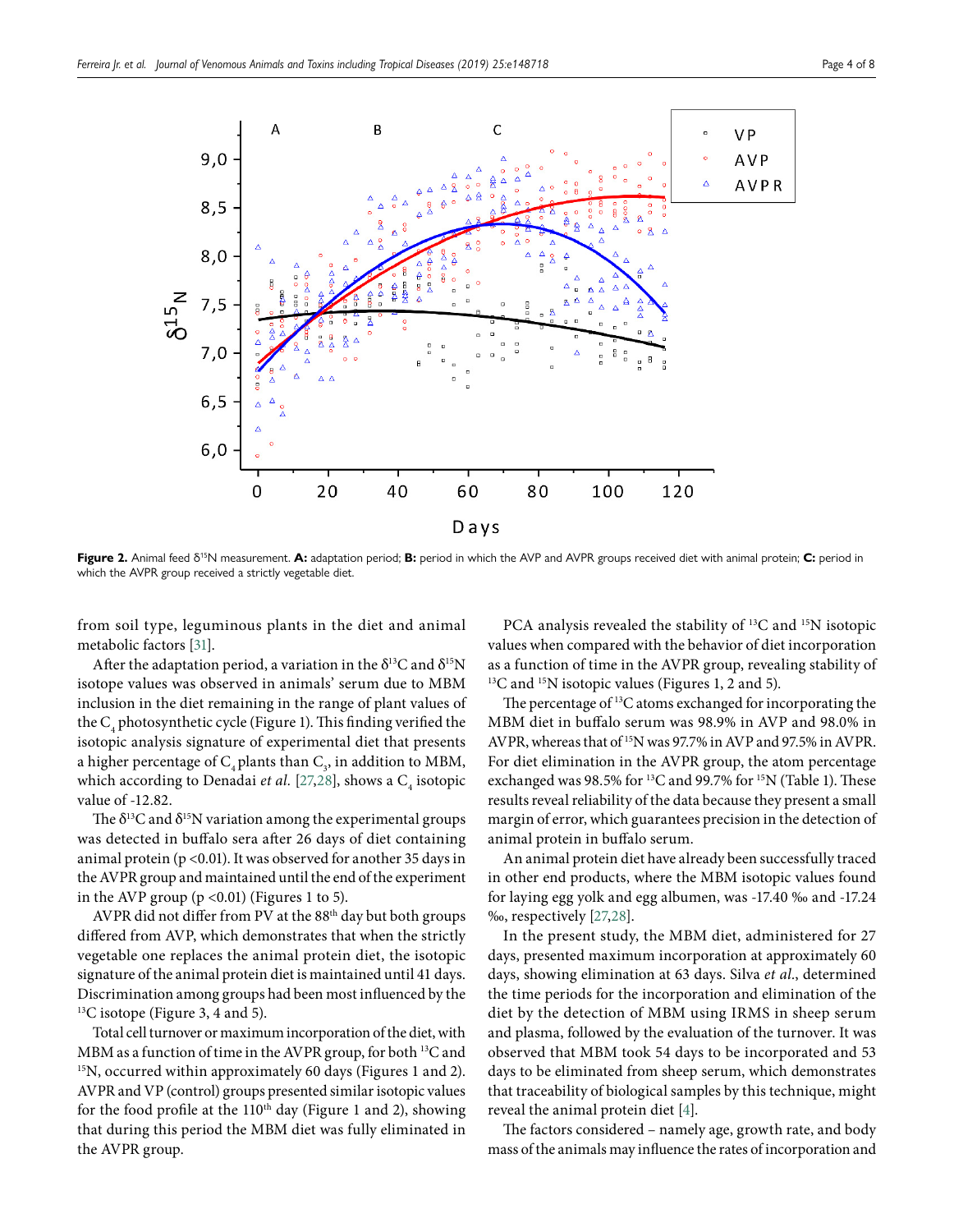

Figure 3. Principal component analysis of δ<sup>13</sup>C and δ<sup>15</sup>N values from experimental day zero to 46.



Figure 4. Principal component analysis of δ<sup>13</sup>C and δ<sup>15</sup>N values during experimental days 49 to 84.

elimination of a diet [\[24,](#page-6-23)[32](#page-7-4)], which could explain the longer time observed for buffalo serum samples. Future studies to evaluate turnover of 13C and 15N in different tissues of ruminants should be investigated.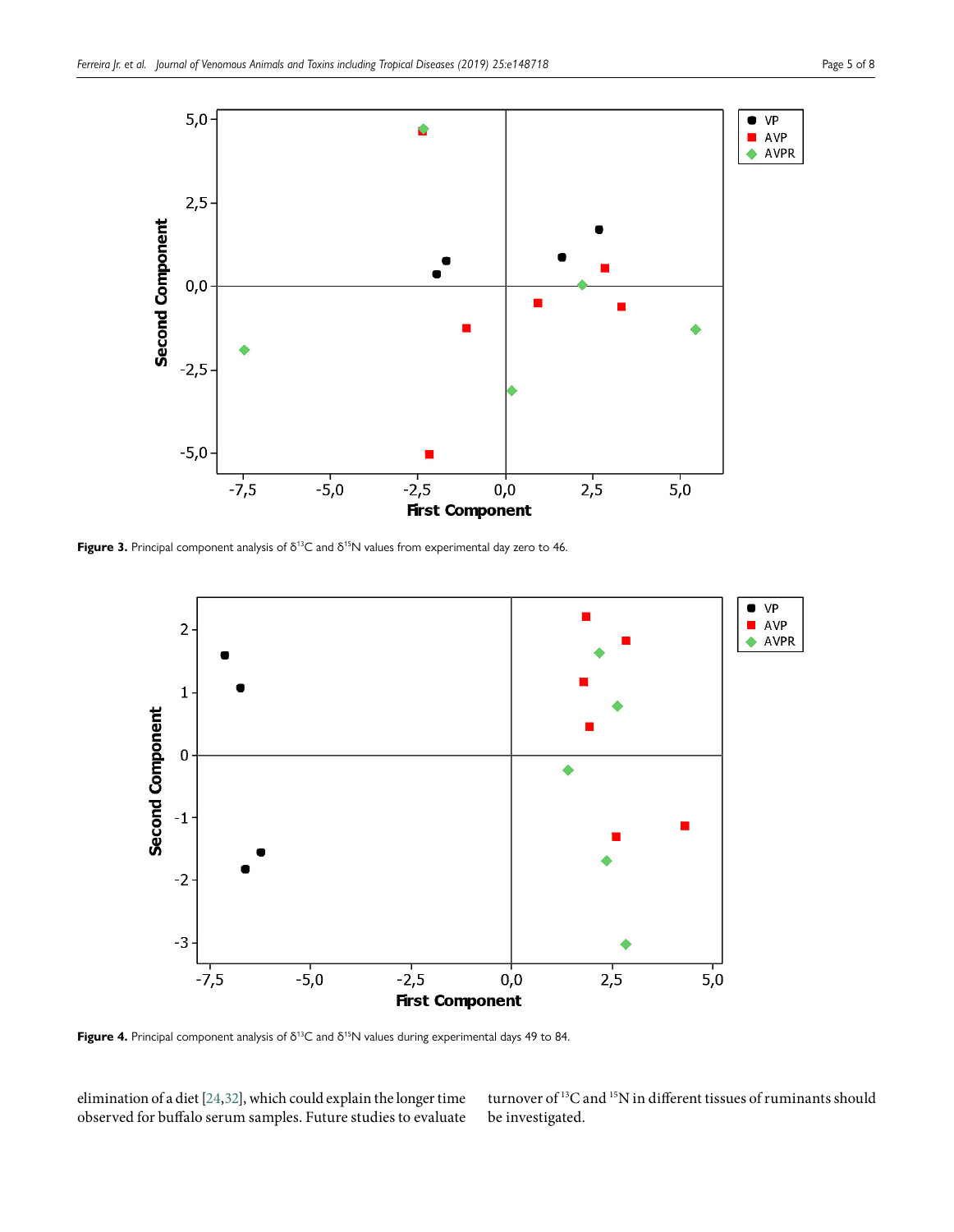

**Figure 5.** Principal component analysis of δ<sup>13</sup>C and δ<sup>15</sup>N values from experimental day 88 to 116.

Table 1. Percentages of <sup>13</sup>C and <sup>15</sup>N atoms exchanged during incorporation and elimination of animal protein diet in the AVP and AVPR groups.

|                              | <sup>13</sup> C atoms exchanged $(\%)$ |             | <sup>15</sup> N atoms exchanged $(\%)$ |             |
|------------------------------|----------------------------------------|-------------|----------------------------------------|-------------|
|                              | <b>AVPR</b>                            | <b>AVPR</b> | <b>AVP</b>                             | <b>AVPR</b> |
| Serum isotopic incorporation | 98.9                                   | 98.0        | 97.7                                   | 97.5        |
| Serum isotopic elimination   | -                                      | 98.5        | -                                      | 99.7        |

AVP: Animal and Vegetable Protein group; AVPR: Animal and Vegetable Protein Removal group.

# **Conclusion**

Zoonoses must be dealt with at the interface between human public health and veterinary public health. Prion diseases have caused not only great economic loss in the cattle industry of European countries but also provoked great public concern and put millions of people at risk and caused more than 160 human deaths [\[33\]](#page-7-5).

Banning of supplemental feeding is generally considered a primary and necessary control strategy in an attempt to limit the transmission and spread of prion diseases [\[34\]](#page-7-6). Thus, the current study is particularly important because it shows, for the first time, that IRMS is sensitive and accurate for tracking the feeding profile of ruminants through blood analysis, thereby enabling investigation of the use of ABPs in ruminant feed worldwide.

## **Acknowledgements**

The authors are grateful to the Center for Stable Isotopes (CIE) Bioscience Institute and Prof. Carlos Ducatti (*in memoriam*).

## **Abbreviations**

Not applicable.

## **Availability of data and materials**

Not applicable.

## **Funding**

This work was supported IN PART by Coordination of Improvement of Higher Level Personnel (CAPES) Grant 23038.000823/2011-74 and São Paulo Research Foundation (FAPESP) Grant 2008/57411-4, Brazil. Moreover, this publication was supported in part by the Coordination for the Improvement of Higher Education Personnel (CAPES) through "Programa Editoração CAPES" – call No. 3/2016, grant No. 0722/2017, record No. 88881.142062/2017-01 and by the National Council for Scientific and Technological Development (CNPq) and Coordination for the Improvement of Higher Education Personnel (CAPES) through "Programa Editorial CNPq/CAPES" call No. 18/2018, grant No. 404770/2018-5.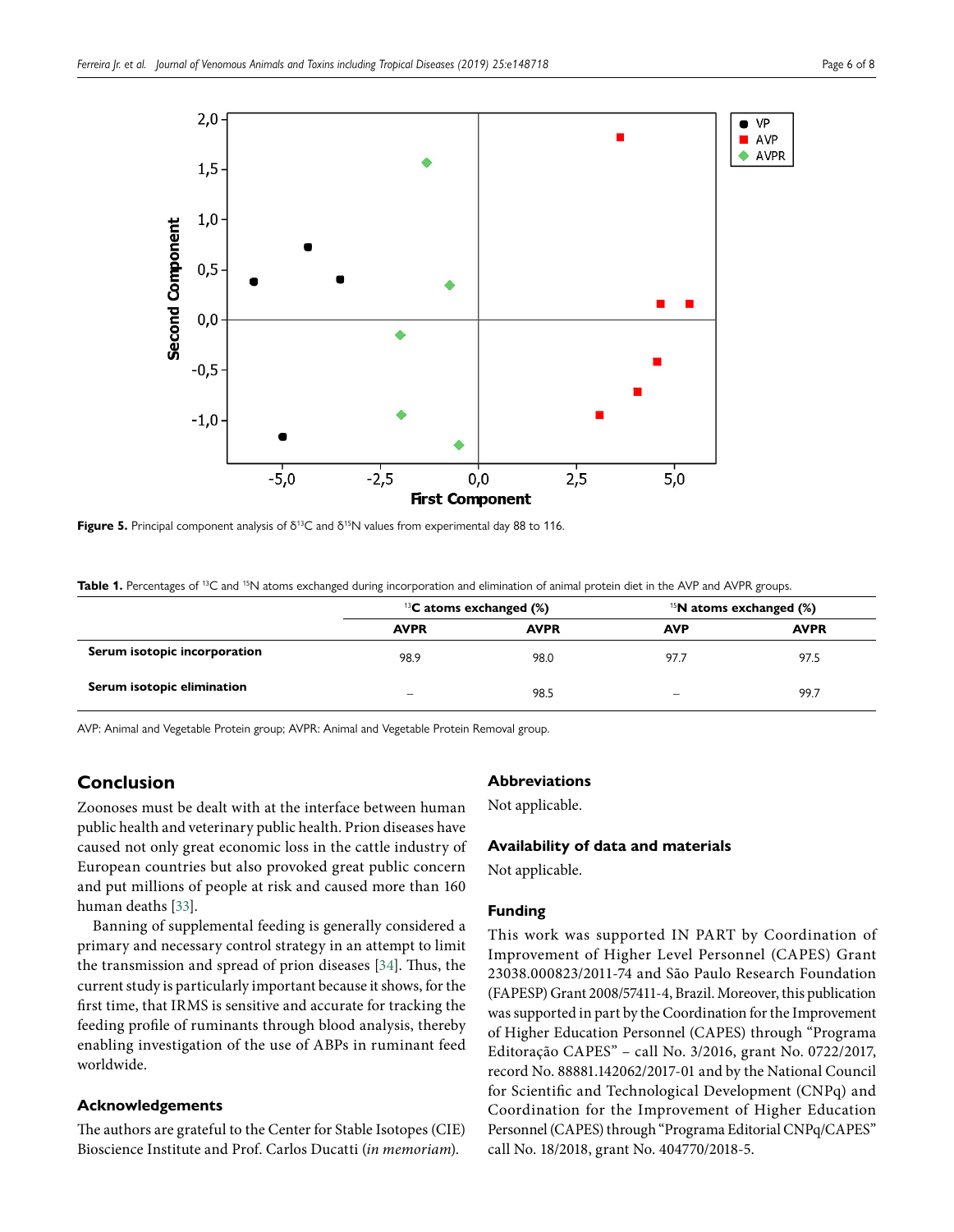## **Competing interests**

RSFJr and BB are employees of CEVAP-UNESP, which is a public manufacturer of recombinant and plasma‐derived medicinal products to translational research.

## **Authors' contributions**

RSFJ conceived of the presented idea and supervised the project. DAFS and NPB verified the analytical methods. MMPS and JCD developed the theory and performed the computations. AMJ and LDS supervised the findings of this work. BB conceived of the presented idea and supervised the project. All authors discussed the results and contributed to the final manuscript.

## **Ethics approval**

This study was conducted in accordance with the Ethical Principles in Animal Research of the Brazilian College of Animal Experimentation and was approved by the Ethics Committee for Animal Experimentation (protocol nº 78/ 2009) of the College of Veterinary Medicine and Animal Husbandry (FMVZ-UNESP), Brazil. Animal welfare was respected throughout experimental period, in accordance with the "five freedoms" defined by the Farm Animal Welfare Council.

## **Consent for publication**

Not applicable.

# **References**

- <span id="page-6-0"></span>Bencsik A, Baron T. Histopathological studies of "CH1641-like" scrapie sources versus classical scrapie and BSE transmitted to ovine transgenic mice (TgOvPrP4). PLoS One. 2011;6(7):e22105.
- 2. Marruchella G, Ligios C, Di Guardo G. Age, scrapie status, PrP genotype and follicular dendritic cells in ovine ileal Peyer's patches. Res Vet Sci. 2012;93(2):853-6.
- <span id="page-6-9"></span>3. Sobrova P, Ryvolova M, Adam V, Kizek R. Capillary electromigration based techniques in diagnostics of prion protein caused diseases. Electrophoresis. 2012;33(24):3644-52.
- <span id="page-6-1"></span>4. da Silva DAF, Biscola NP, dos Santos LD, Sartori MMP, Denadai JC, da Silva ET, *et al.* Detecting animal by-product intake using stable isotope ratio mass spectrometry (IRMS). Vet J. 2016;217:119-25.
- <span id="page-6-2"></span>Europe Commission Regulation. EU Nº 56/2013. OJEU. 2013;21(3):1. [http://www.eurl.craw.eu/img/page/Legislation/56-2013\\_EN.pdf](http://www.eurl.craw.eu/img/page/Legislation/56-2013_EN.pdf) (accessed 7 may 2018).
- <span id="page-6-3"></span>6. US Government Publishing Office,. Electronic Code Of Federal Regulations. 2018. Title 21, Chapter I, Subchapter E, Part 589 - Substances prohibited from use in animal food or feed. [http://www.ecfr.gov/cgi-bin/text-idx?SI](http://www.ecfr.gov/cgi-bin/text-idx?SID=d39395bd805dd6dfc837d2a79ae27a18&mc=true&node=pt21.6.589&rgn=div5) [D=d39395bd805dd6dfc837d2a79ae27a18&mc=true&node=pt21.6.589](http://www.ecfr.gov/cgi-bin/text-idx?SID=d39395bd805dd6dfc837d2a79ae27a18&mc=true&node=pt21.6.589&rgn=div5) [&rgn=div5](http://www.ecfr.gov/cgi-bin/text-idx?SID=d39395bd805dd6dfc837d2a79ae27a18&mc=true&node=pt21.6.589&rgn=div5) (accessed 7 may 2018).
- <span id="page-6-4"></span>Prado M, Berben G, Fumière O, van Duijn G, Mensinga-Kruize J, Reaney S, *et al.* Detection of ruminant meat and bone meals in animal feed by real-time polymerase chain reaction: result of an interlaboratory study. J Agric Food Chem. 2007;55(18):7495-501.
- <span id="page-6-5"></span>European Parliament. Regulation (EC) N° 999/2001 of the European Parliament and of the Council laying down rules for the prevention, control and eradication of certain transmissible spongiform encephalopathies. OJEU. 2001;L147:1-40.
- <span id="page-6-6"></span>9. Europe Commission Regulation. EC N° 1234/2003 of 10 July 2003 amending Annexes I, IV and XI to Regulation (EC) No 999/2001 of the European Parliament and of the Council and Regulation (EC) Nº 1326/2001 as regards transmissible spongiform encephalopathies and animal feeding. OJEU. 2003;L173:6-14.
- <span id="page-6-7"></span>10. Hunter N, Foster J, Chong A, McCutcheon S, Parnham D, Eaton S, *et al.* Transmission of prion diseases by blood transfusion. J Gen Virol. 2002;83(Pt 11):2897-905.
- <span id="page-6-8"></span>11. Houston F, McCutcheon S, Goldmann W, Chong A, Foster J, Sisó S, *et al.* Prion diseases are efficiently transmitted by blood transfusion in sheep. Blood. 2008;112(12):4739-45.
- <span id="page-6-10"></span>12. Prado M, Casqueiro J, Iglesias Y, Cepeda A, Barros-Velázquez J. Application of a polymerase chain reaction (PCR) method as a complementary tool to microscopic analysis for the detection of bones and other animal tissues in home-made animal meals. J Sci Food Agric. 2004;84(6):505-12.
- <span id="page-6-11"></span>13. Ofori JA, Hsieh YH. Sandwich enzyme-linked immunosorbent assay for the detection of bovine blood in animal feed. J Agric Food Chem. 2007;55(15):5919-24.
- <span id="page-6-12"></span>14. Abbade LPF, Barraviera SRCS, Silvares MRC, Ferreira Jr RS, Carneiro MTR, Medolago NB, *et al.* A new fibrin sealant derived from snake venom candidate to treat chronic venous ulcers. J Am Acad Dermatol. 2015;72(5):AB271.
- 15. Biscola NP, Cartarozzi LP, Ulian-Benitz S, Barbizan R, Castro MV, Spejo AB, *et al.* Multiple uses of fibrin sealant for nervous system treatment following injury and disease. J Venom Anim Toxins incl Trop Dis. 2017;23:13. doi: 10.1186/s40409-017-0103-1.
- <span id="page-6-13"></span>16. Ferreira Jr RS, de Barros LC, Abbade LPF, Barraviera SRCS, Silvares MRC, de Pontes LG, *et al.* Heterologous fibrin sealant derived from snake venom: from bench to the bedside - an overview. J Venom Anim Toxins incl Trop Dis. 2017;23:21. doi: 10.1186/s40409-017-0109-8.
- <span id="page-6-14"></span>17. Bahar B, Schmidt O, Moloney AP, Scrimgeour CM, Begley IS, Monahan FJ. Seasonal variation in the C, N and S stable isotope composition of retail organic and conventional Irish beef. Food Chem. 2008;106(3):1299-305.
- Chesson LA, Podlesak DW, Thompson AH, Cerling TE, Ehleringer JR. Variation of hydrogen, carbon, nitrogen and oxygen stable isotope ratios in an American diet: fast food meals. J Agric Food Chem. 2008;56(11):4084- 91.
- <span id="page-6-15"></span>19. Heaton K, Kelly SD, Hoogewerff J, Woolfe M. Verifying the geographical origin of beef: the application of multi-element isotope and trace element analysis. Food Chem. 2008;107(1):506-15.
- <span id="page-6-16"></span>20. Cruz VC, Araújo PC, Sartori JR, Pezzato AC, Denadai JC, Polycarpo GV, *et al.* Poultry offal meal in chicken: traceability using the technique of carbon (13C/12C)-and nitrogen (15N/14N)-stable isotopes. Poult Sci. 2012;91(2):478-86.
- <span id="page-6-17"></span>21. Fossato da Silva DA, Biscola NP, Souza RMF, Caetano DA, Denadai JC, Sartori MMP, *et al.* Carbon-13 and Nitrogen-15 turnover in serum of bubaline donors of biological material for medical use. Toxicon. 2012;60(2):117.
- <span id="page-6-18"></span>22. Schmidt O, Quilter JM, Bahar B, Moloney AP, Scrimgeour CM, Begley IS, *et al.* Inferring the origin and dietary history of beef from C, N and S stable isotope ratio analysis. Food Chem. 2005;91(3):545-49.
- <span id="page-6-19"></span>23. Osorio MT, Moloney AP, Schmidt O, Monahan FJ. Beef authentication and retrospective dietary verification using stable isotope ratio analysis of bovine muscle and tail hair. J Agric Food Chem. 2011;59(7):3295-305.
- <span id="page-6-23"></span>24. Ducatti C, Martins CL, Arrigoni MB, Martins MB, Vieira Jr LC, Denadai JC. Use of stable isotopes in ruminants. Braz J Anim Sci. 2011;40:68-75.
- <span id="page-6-22"></span>25. Martinez MG, Ducatti C, Silva ET, Sant'Anna SS, Sartori MMP, Barraviera B. Does the rattle of *Crotalus durissus terrificus* reveal its dietary history? J Venom Anim Toxins incl Trop Dis. 2014;20(1):53. doi: 10.1186/1678- 9199-20-53.
- <span id="page-6-20"></span>26. Hobson KA, Clark RG. Assessing avian diets using stable isotopes I: turnover of 13C in tissues. Condor. 1992;94(1):181-8.
- <span id="page-6-21"></span>27. Denadai JC, Ducatti C, Pezzato AC, Carrijo AS, Caldara FR, Oliveira RP. Studies on carbon-13 turnover in eggs and blood of commercial layers. Braz J Poult Sci. 2006;8(4):251-6.